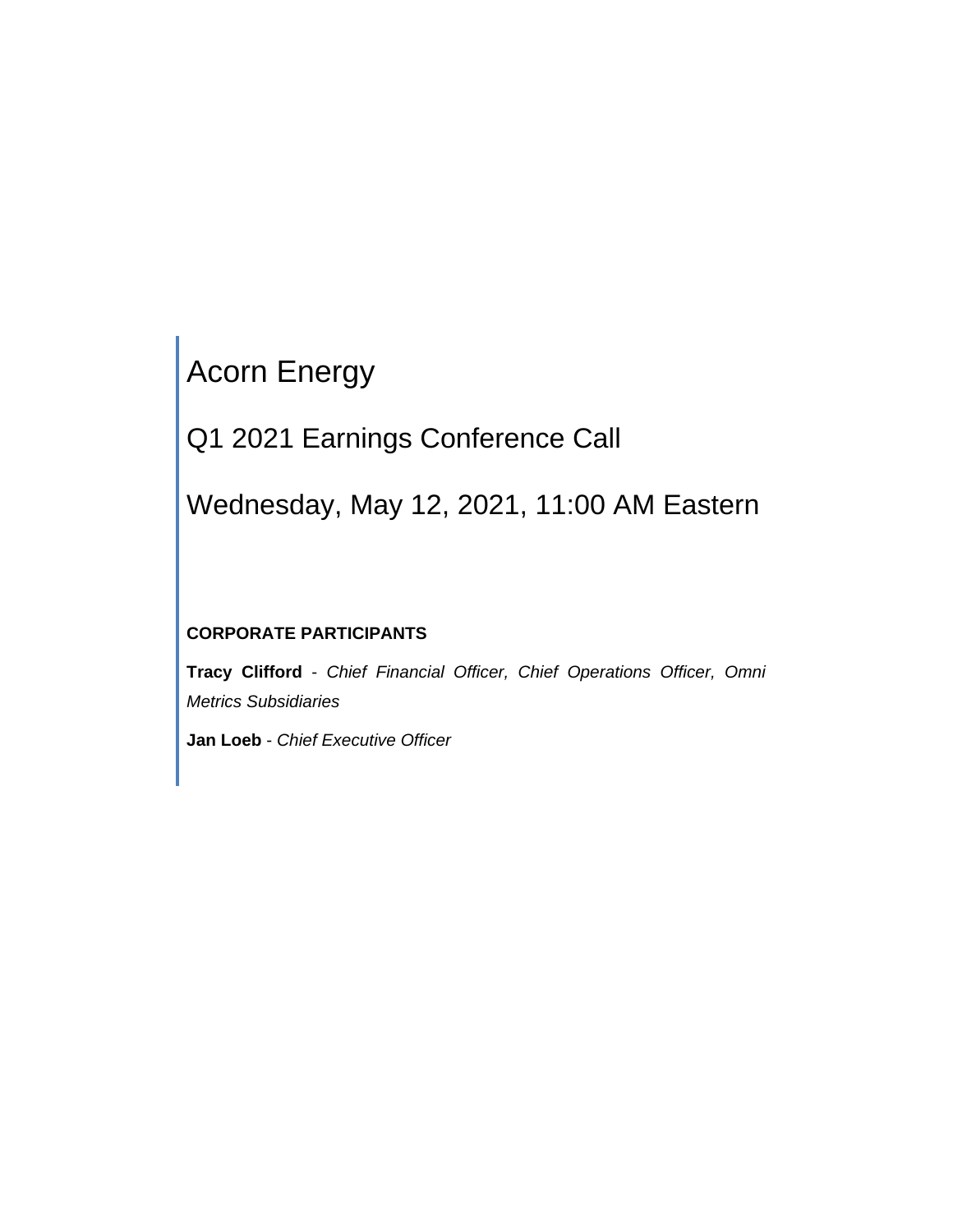#### **PRESENTATION**

#### **Operator**

Good day ladies and gentlemen. Welcome to the Acorn Energy First Quarter Conference Call. At this time all participants are in listen-only mode. Should you need assistance, please signal conference specialist by pressing star, then zero. Later, we will conduct a question and answer session and instructions will be given at that time. As a reminder, today's conference is being recorded.

I would now like to turn the conference over to Tracy Clifford, CFO of Acorn Energy and COO of its Omni Metrics Subsidiaries. Please go ahead.

#### **Tracy Clifford**

Thank you and welcome everyone, to today's conference call. As a reminder, many of the statements made in today's prepared remarks are in response to your questions may be forward looking. These statements are subject to various risks and uncertainties. For example, the operating and financial performance of the company in 2021, and future years is subject to factors such as risks associated with disruptions to business operations and customer demand, resulting from the impact of the COVID19 pandemic, executing the company's operating strategy, maintaining high renewal rates, growing our customer base, changes in technology, changes in the competitive environment, financial and economic risks as well is having access to sufficient capital for growth.

Forward looking statements are based on management's beliefs as well as assumptions made using information currently available to management pursuant to the Safe Harbor Provisions of the Private Securities Litigation Reform Act of 1995. There are no assurances that Acorn or Omni Metrics will be able to achieve their growth goals in 2021, nor in future years. The company also undertakes no obligation to disclose any revisions to the forward looking statements to reflect events or circumstances after the date made. A full discussion of the risks and uncertainties that may affect the company is included in risk factors on Acorn's form 10-K as filed with the Securities and Exchange Commission.

Now, I'll turn the call over to Jan, Acorn's CEO. Jan?

#### **Jan Loeb**

Thank you, Tracy. Good morning. And thank you all for joining today's call. Acorn is off to a strong start this year, building on our progress in 2020, which is 27% revenue growth in the first quarter, as well as positive profitability on a consolidated basis, representing both year-overyear and sequential improvements. And once again, we were operating cashflow positive. We believe are improving performance in recent quarters confirms that the company is well positioned to achieve continued profitable growth and to generate positive cash flow throughout fiscal 2021 and moving forward.

Q1 revenue increased by \$367,000 over Q1 2020, and we were able to bring more than 80% of that increase to the bottom line. This performance demonstrates the leverage of the business model we have built, as well as our disciplined lean cost structure. Importantly, we have achieved our goal of positioning Acorn as a growing cash generating and self-funding business with attractive margins and recurring revenue streams. Our gross margin improved to 71% in Q1 2021 from 69% in the prior year period, due to higher margin product sales from next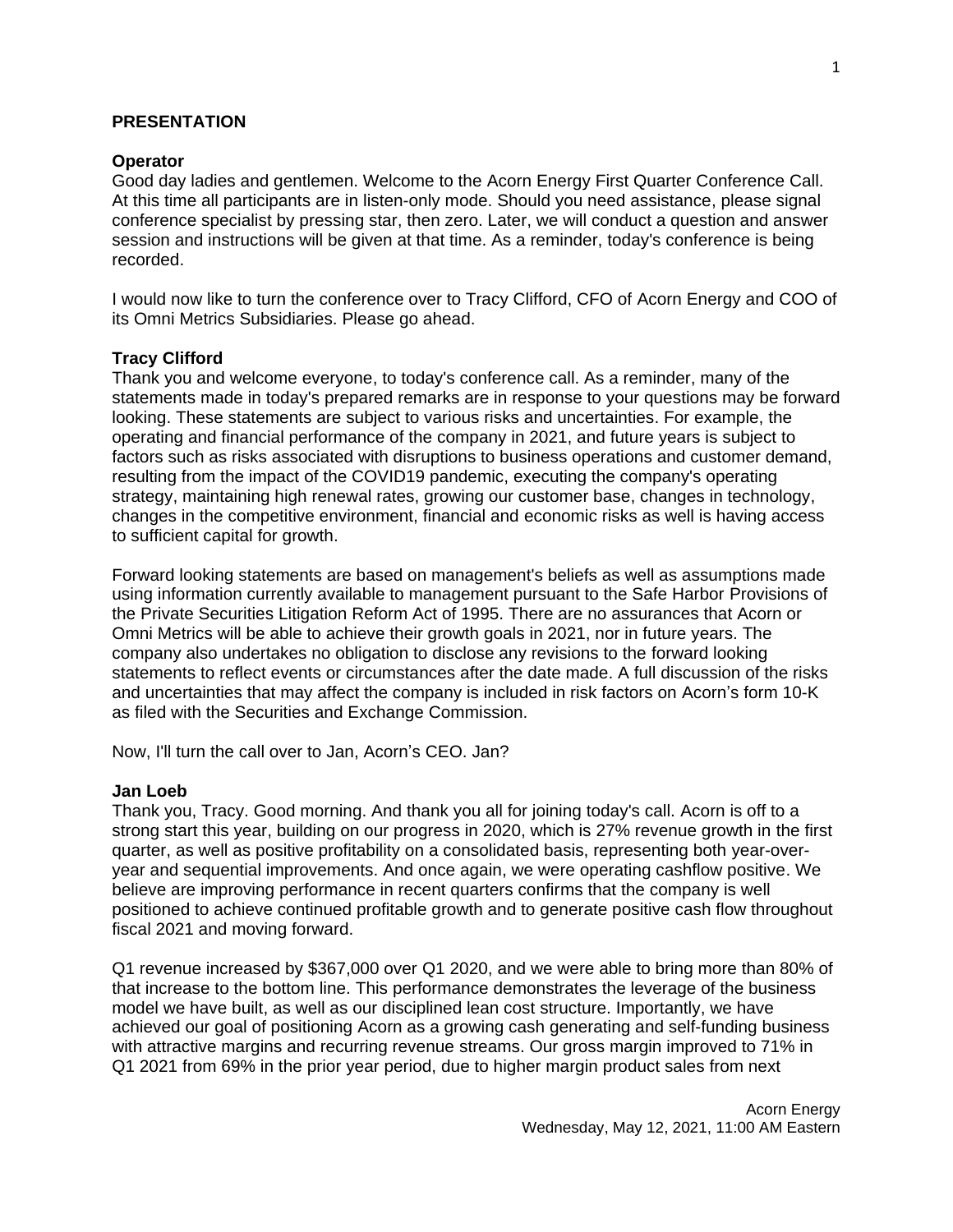generation products such as our Hero-2 pipeline monitor, and our premier industrial and commercial generator monitor, True Guard Pro.

We continue to invest in R&D and new product initiatives, which extend our technology leadership and competitive advantage and help drive long-term sales growth and margins. Other recent new product launches include our smart enunciator for critical electrical systems, and an upgraded release of our Omni Pro data management software for pipelines. We believe that the outlook for our products will improve as we progress through fiscal 2021, as the impact of COVID-19 subsides and business conditions gradually normalize.

To position ourselves for the reopening of the economy, we added two new sales engineers in the first quarter to support business development efforts in both our power generation monitoring and corrosion protection of our pipeline monitoring segments. We are already seeing benefits from these hires and the opening of businesses both in terms of customer dialogues and meetings. And we also are taking steps to support sales of our Air Guard air compressor monitor solution, which is still in its early stages of commercialization.

Our financial position remains strong with catch of approximately \$2 million and no outstanding credit line debt. We generated \$68,000 of net cash from operating activities and paid off our receivables factoring line in the first quarter, eliminating the outstanding balance of \$149,000 at year end 2020. And we chose to not renew the line upon its expiration. We feel we have developed a strong financial footing on which to grow our business and to consider value enhancing growth opportunities, which could include partnerships or possible tuck in acquisitions to strengthen our position in the IoT space.

We are very disciplined in considering such opportunities in order to ensure that they meet our risk reward profile and are accretive to earnings and shareholder value within a reasonable period of time, if not immediately. Given our steadily improving operating results, financial strength, and the significant and under penetrated markets in which we operate, I am very enthusiastic about our business and about our prospects. We also think we are in somewhat of a sweet spot, considering the environmental benefits of our business model and the Biden Administration's renewed focus on environmental issues and infrastructure.

Having moved the business into profitability, we are also position with a large NOL of nearly \$70 million to shield our taxable income and enhance our cash flows. And the NOL tax asset could become even more valuable if corporate tax rates were to increase. Ultimately, the strength of our business derives from the substantial value and environmental benefits that our remote monitoring solutions delivered to customers versus alternatives, which are typically expensive, ongoing physical inspection by teams out in the field, or even worse, little or no monitoring of critical assets. We feel that we offer a strong value proposition to commercial, industrial and residential markets, where remote monitoring solutions still have relatively low levels of penetration.

Certainly the reopening of the economy and more normalized business activity should provide a springboard for our growth plans. As a result, we see significant near and long term growth opportunities and believe we can grow the business at an average annualized rate of 20% or more in 2021, and for years to come, while maintaining our operating discipline and generating very attractive cash flows and net income. Historically, Q1 tends to be our slowest quarter in terms of business volume, and we see no reason why 2021 would be any different. Sales of new hardware units fueled our growth in Q1 partly due to the snap back from lower levels of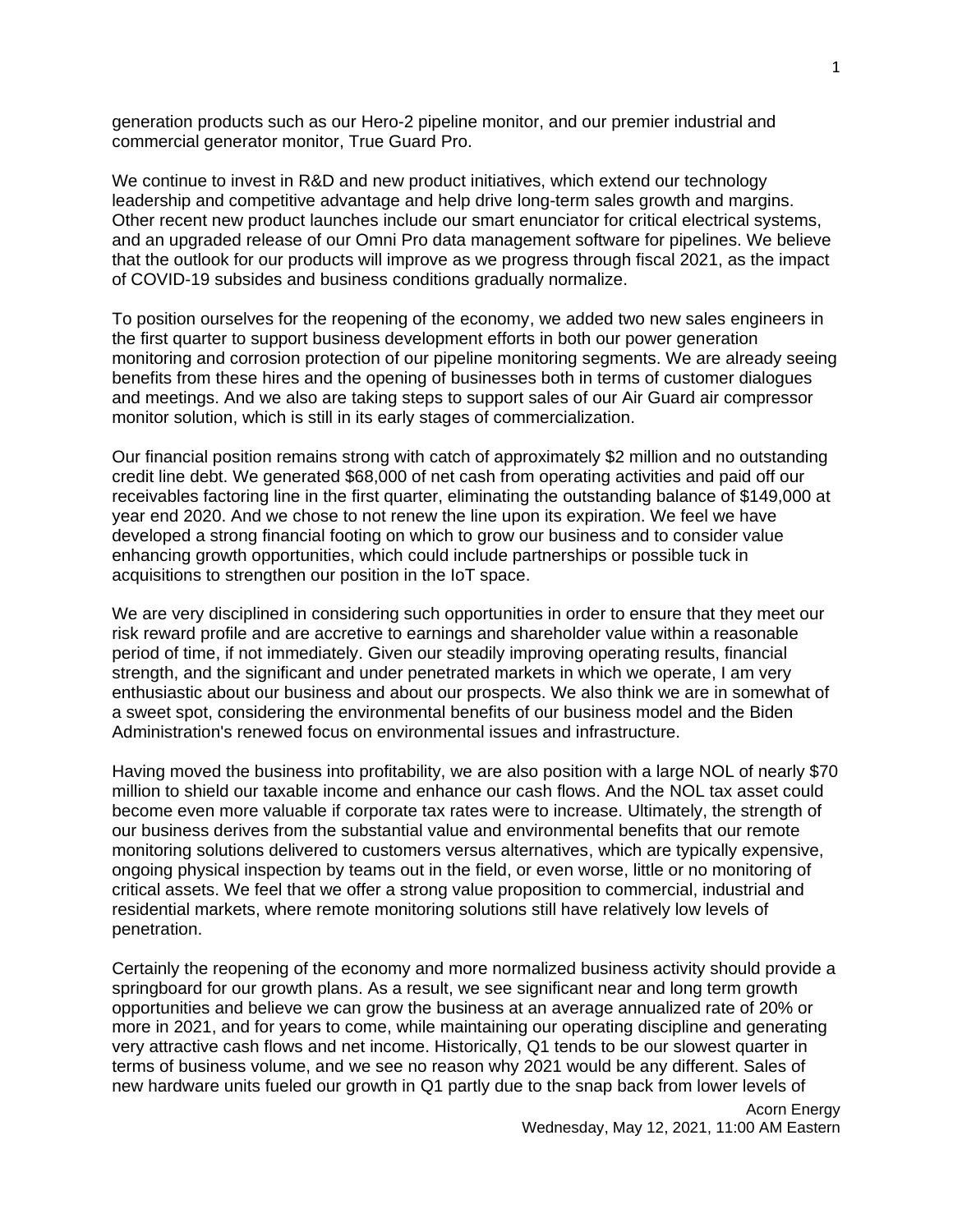equipment spending experienced last year, as well as to our sales initiatives at Omni Metrics. And we expect this trend of stronger equipment sales to continue in coming quarters. In fact, we are seeing positive growth trends across the business in early Q2.

With that overview, I'll turn the call back to Tracy Clifford, our CFO, to review our financials in more detail. Tracy?

## **Tracy Clifford**

Thanks, Jan. As most of you know, today, we released our first quarter 2021 results in a press release and also filed our 10-Q with the SEC. I'll review some financial highlights compared to the first quarter of 2020. Omni Metrics revenue grew 27% to \$1.7 million in Q1 '21 from \$1.3 million in Q1 '20 due to a 57% increase in hardware revenue and a 13% increase in monitoring revenue. The increased hardware revenue was due in part, to the sale of custom units designed to one specific customer specifications to allow them to monitor these units themselves and an increase also in the sale of accessories. These revenues are recognized at the point of sale and not deferred over the life of the unit, based on the fact that they are sold uniquely by themselves.

There was also an overall increase in sales of next generation monitors including our Hero-2 pipeline rectifier monitors. The increase in monitoring is due to a growing number of installed and billable connections that results from new hardware sales, shift in our sales concentration from residential to commercial and industrial that we've talked about for several quarters, and the restructuring of our data plan. Gross Profit increased 31% in Q1 '21 versus Q1 '20 driven by, as I noted previously, an increase in sales to commercial and industrial customers versus residential customers. And that increase I noted in accessory sales, leading to higher hardware margins combined with growth in high margin monitoring revenue.

The gross margin on monitoring increased to 86% in Q1 '21 from 84% in Q1 '20 with a higher concentration of the commercial and industrial revenue segment. Gross margin on hardware increased to 49% in Q1 '21 from 39% in the prior year period due to increase sales of next generation monitors and customized units that provide higher margins due to enhanced features, functions, and customer value. Omni Metrics' operating expenses decreased 3% to \$943,000 in Q1 '21, principally due to \$55,000 decrease in SGA expenses related to travel and tradeshow expenses, which were partially offset by a \$23,000 increase in R&D bringing product development.

We expect SG&A expenses will increase in future quarters as travel and tradeshow activities return to pre COVID levels and we continue to spend more dollars on upgrades and enhancements to our IT infrastructure. Omni Metrics generated operating income of \$267,000 in Q1 '21 versus a loss of \$53,000 in Q1 '20, due to the increased revenue and strong gross margin and our lean operating structure. Acorn's corporate cross increased \$20,000 to two \$241,000 in Q1 '21, principally due to increased noncash stock compensation and audit and tax accounting fees, partially offset by a decrease in travel expenses.

Due to the improved performance at Omni Metrics, Q1 '21 net income attributable to Acorn shareholders improved by over \$300,000 to \$20,000, or zero cents per share from a net loss of \$283,000 for a loss of \$0.01 per share in Q1 '20. As you may know, Acorn looks at cash basis sales to supplement our GAAP revenue metrics and particularly for insight regarding (INAUDIBLE). Cash sales differ from GAAP revenue because we generally defer and recognize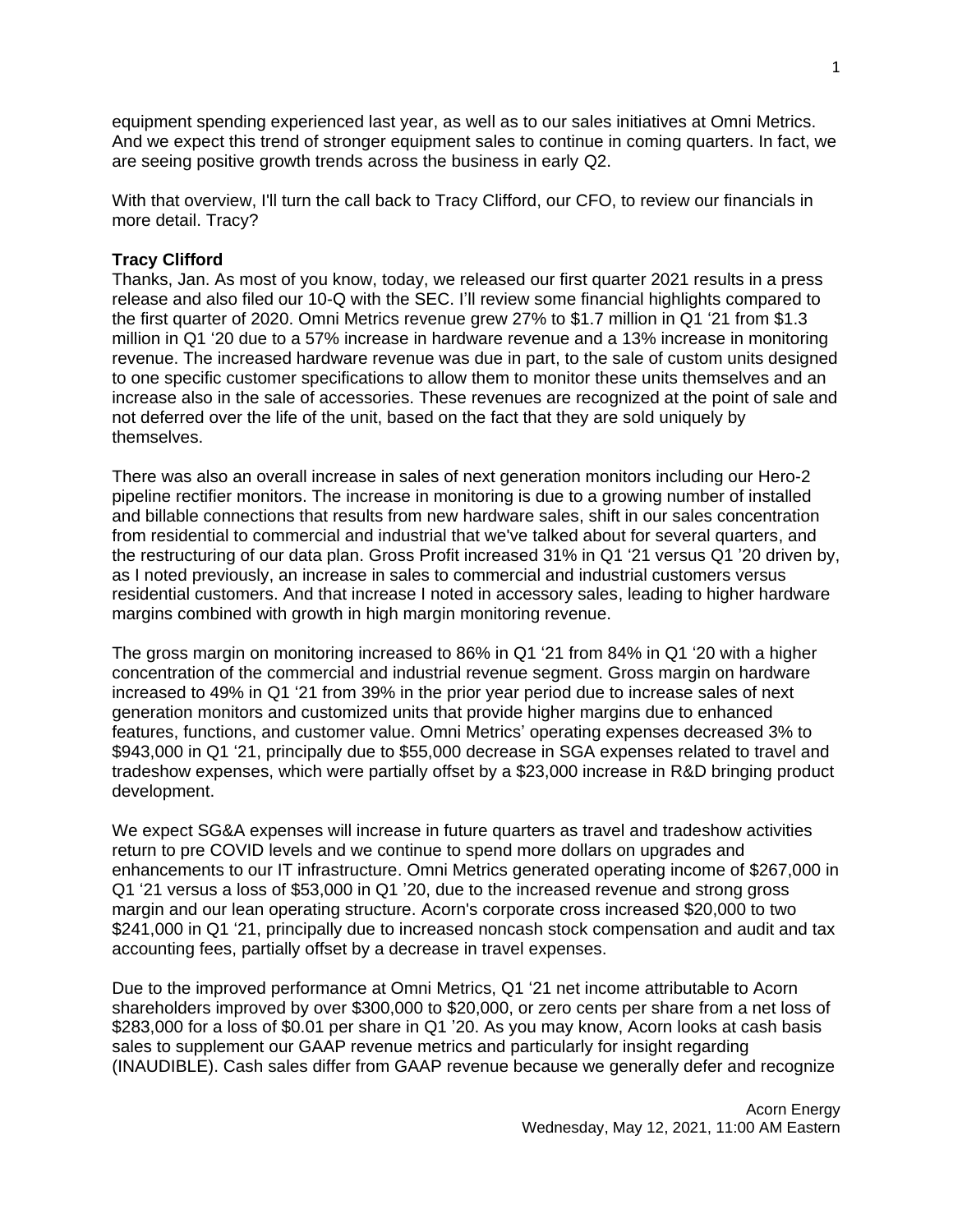revenue from hardware sales over the life of the unit, typically a three year period, and we defer and recognize revenue for monitoring contracts over the period of service, typically one year.

In Q1 '21, our cash basis sales grew 23% to \$1.6 million from \$1.3 million in Q1 '20. By segment, cash basis sales for PG increased 27% to \$1.4 million in Q1 '21 versus \$1.1 million in the prior year period. CP cash sales increased 3% to \$205,000 versus \$200,000 in Q1 '20. Cash generated from operating activities was \$68,000 and Q1 '21, exceeding consolidated net income of \$22,000, primarily due to non-cash expenses. Cash provided by operating activities was less than the same period in the prior year due to the timing and collection in the first quarter of 2020 of several significant customer receivable balances that we're outstanding at December 31<sup>st</sup>, 2019.

Also, during the first quarter of 2020, we aggressively focused on receivable collections and extending payables payment terms to conserve cash in the beginning phase of the COVID-19 pandemic. We had consolidated cash of approximately \$2 million at the close of the quarter compared to \$1.4 million last March and \$2.1 million at yearend December 31<sup>st</sup>, 2020. As I noted previously, and as also Jan mentioned, we did pay off our AR credit line and elected not to renew that line following its February  $28<sup>th</sup>$  expiration. We may in the future seek a revolving line with more favorable terms, but at this time, we believe the company's current cash and expected cash flow provides sufficient liquidity to finance our existing operations for the foreseeable future.

I'd just like to conclude my remarks by saying that we are very excited about how 2021 has started and we have the full confidence in our knowledgeable and seasoned sales and marketing team, our depth of engineering expertise and continuing to expand our product line, and the dedication of our support teams to customer service to execute successfully towards our growth goals, now that we're getting out from under the burden of COVID-19.

With that, I'd like to turn the call back to the operator to give you all an opportunity to ask any questions. Operator?

#### **Operator**

We will now begin the question-and-answer session. To ask a question, you may press star, then one on your touch tone phone. If you are using a speakerphone, please pick up your handset before pressing the keys. If at any time your question has been addressed, and you would like to withdraw your question, please press star, then two. At this time, we will pause momentarily to assemble our roster.

Our first question is from Richard Sosa, who's a private investor. Please go ahead.

#### **Richard Sosa**

Hi, Jan, Tracy, good morning. How are you?

#### **Jan Loeb**

Good morning, Richard. Good. Thank you.

#### **Richard Sosa**

Great. I just had a few questions. First, just wanted to make a statement. Nice work. I mean, I know you guys made money in the fourth quarter, but this quarter feels like it's the first true quarter of a positive net income. It's been a long journey and I just wanted to note that. And it's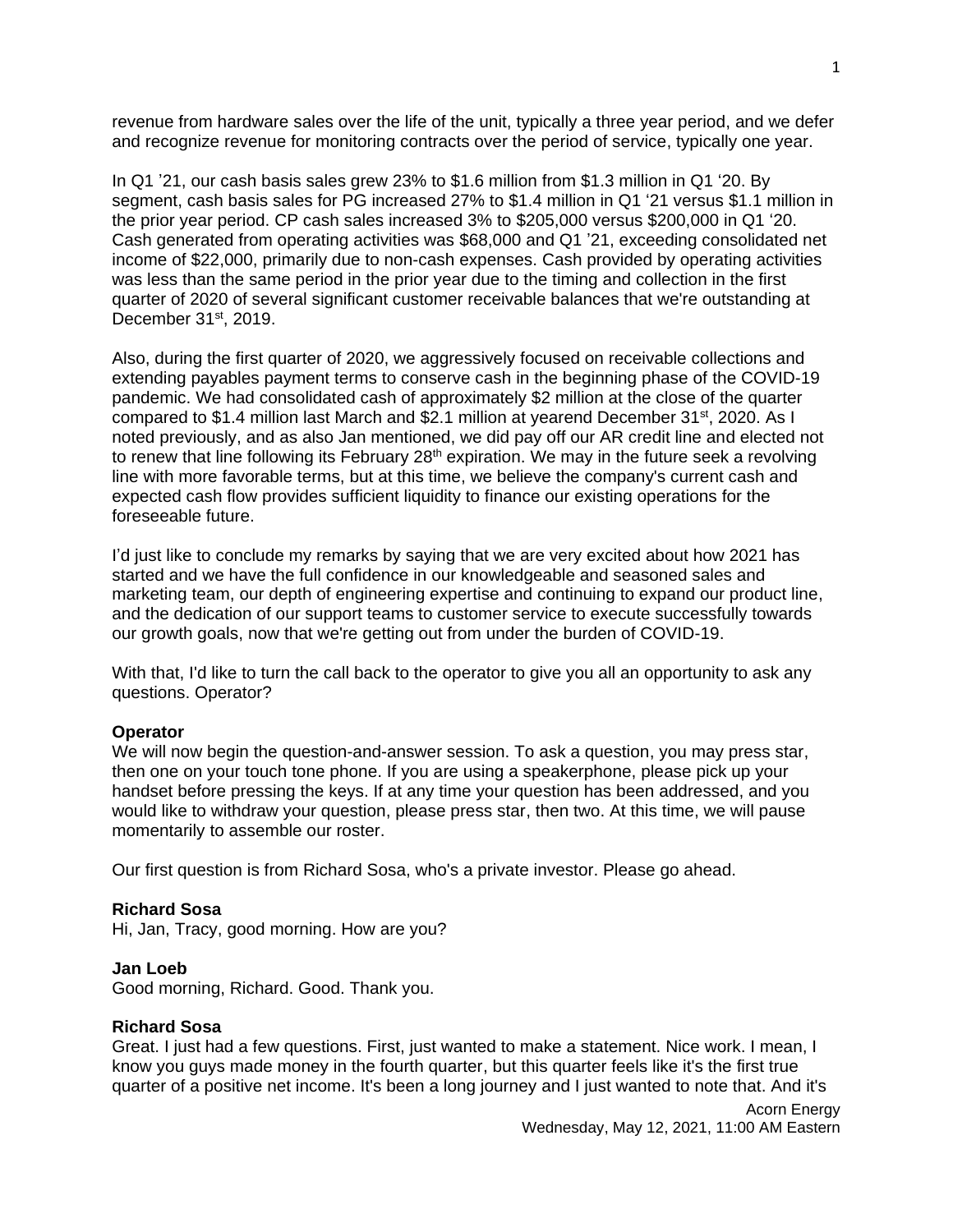hopefully something we can see in the foreseeable future. And from what I'm looking at right now, that is the case. So, just a few questions. One, I joined five minutes late. So, you might have mentioned it. What was the cash sales number for the quarter?

## **Jan Loeb**

Tracy?

# **Tracy Clifford**

Let me pull that. Hold on just a second. Let me get it out of my folder. Our cash sales were \$1.6 million, compared to \$1.3 million. And then, if you'd like it on a segment by segment basis, \$1.4 million for PG versus \$1.1 million, and then on CP, \$205,000 versus \$200,000 compared to the prior quarter.

# **Richard Sosa**

Okay. That's great. Just on the—you had mentioned on the travel, do you expect conferences and things like this, have you seen them in person conferences happening? I mean, I know that's a big driver for sales. Are they starting again? I mean, I know this is the season for the CP units to go out there and go to these nice conferences and things. Have they been picking up?

# **Tracy Clifford**

We have seen them picking up as far as plan date for the fall. There's also been some online conferences, but we are seeing more of the routine annual conferences occur being scheduled late summer and early fall. Jan, do you have anything to add to that?

## **Jan Loeb**

Yes. I just want to point out that three weeks ago was the EGSA conference, which was the electrical generator conference. And it was held to 200 people and we attended, a number of our salespeople and our CTO attended, which was very good, because none of our competitors were there. And we were exhibiting and so, we picked up a number of very good leads there. So, the answer to your question is, they are picking up. They're not anywhere near where they used to be, but we think it's a great opportunity, and our sales forces going there and participating.

## **Richard Sosa**

And it's my last question, you had mentioned the press release, about one specific sale to a group, a hardware sale, why did they choose not to use the monitoring? And is that something that you do often or is it a onetime thing?

## **Jan Loeb**

Let me just answer the why they did this, and then Tracy can answer about the onetime thing. And they are very careful about their firewall, and they want to have everything behind the firewall. So, that's why they, A, chose our technology, because we have the best technology. But they want to set it up that it's only monitored internally, not through our systems. So, it's a security issue with this very large customer. And I'll Tracy handle about ongoing sales with them.

## **Tracy Clifford**

We did have sales from this customer in prior periods, just not to the level that we had in first quarter. And we do expect future sales from them throughout the remainder of 2021. We just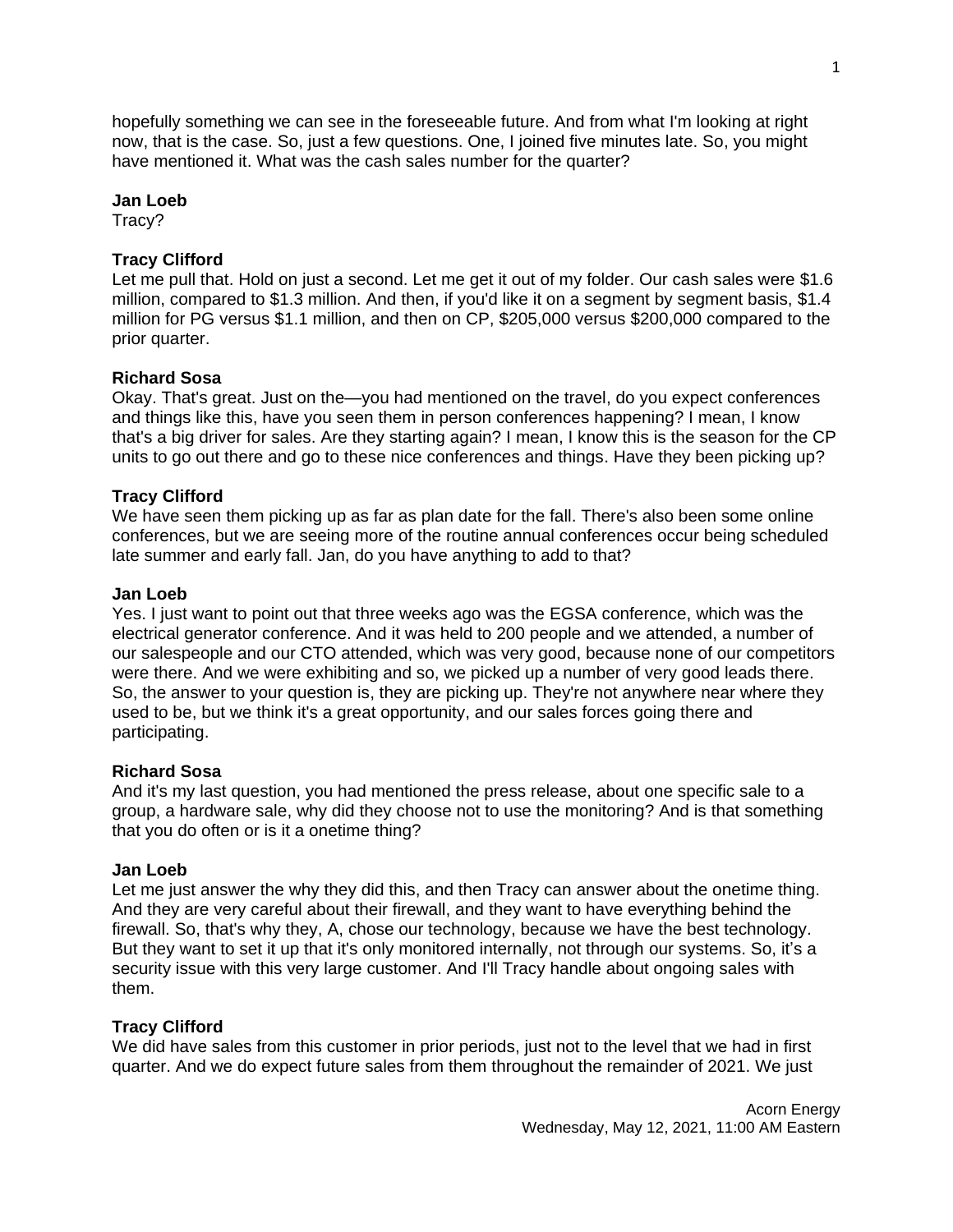don't have any committed POs at the moment to provide any specific quantities. But we feel like they're a long-term partner.

## **Richard Sosa**

That is a PG customer?

# **Tracy Clifford**

Correct.

## **Richard Sosa**

Perfect. All right. That's great. Thank you very much.

## **Operator**

As a reminder, if you have a question, please press star, then one to be joined into the queue. The next question comes from Jeff Moore with Oak Capital. Please go ahead.

# **Jeff Moore**

Hi, guys. I was curious if you could give an update or just general thoughts on the NASDAQ up listing that y'all had mentioned in prior presentations?

## **Jan Loeb**

No real update right now. We do intend to do it. We hope to do it in this year. But it most probably will be done in conjunction with some other things. So, stay tuned, but it is still our game plan to have it done this year.

## **Jeff Moore**

Okay. When you say in conjunction with some other things, what are those other things?

## **Jan Loeb**

Most likely an acquisition or partnership or something like that. And also, the same thing, we would do a--in conjunction with that, we must--probably would do a reverse stock split. Get us over \$5 a share. So, a number of things like that. We want to do it all in one shot.

## **Jeff Moore**

Okay. So, you're thinking probably in the next seven months or so, I'm guessing?

## **Jan Loeb**

Well, being that we are in May. But your math is good, but I would hope that it's sooner than December 31<sup>st</sup>, 2021.

## **Jeff Moore**

Okay. Thank you. And then also, have you guys given any consideration to share repurchases before the NASDAQ up listing?

# **Jan Loeb**

No, we have not.

## **Jeff Moore**

Okay. That's it. Thank you.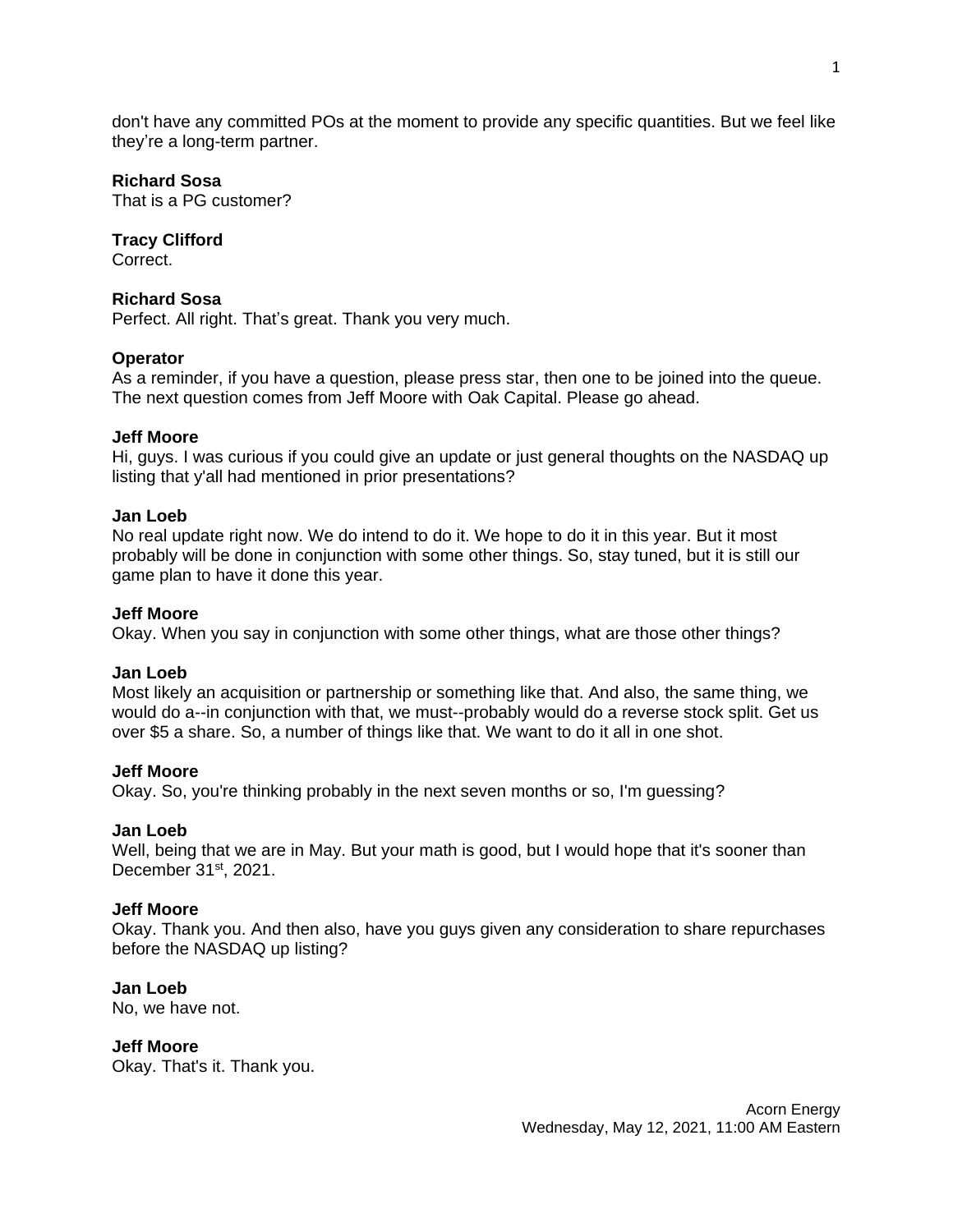#### **Operator**

The next question comes from Jack Mayer, who's a private investor.

#### **Jack Mayer**

Hello?

# **Jan Loeb**

Good morning, Jack.

#### **Jack Mayer**

Good Morning. Congratulations. And let's think, been a very good quarter. A couple of questions. Can you comment on what you're doing geographically? Are you trying to expand outside North America at all, if you can just comment on that, generally?

#### **Jan Loeb**

It is not a focus of ours. I said on a previous call, that we have some orders in from Italy. They liked our technology and would like to become a distributor of ours in Italy, and maybe Southern Europe. We have some business in Mexico. But it's not a focus of ours. It requires a significant investment. There's a big time difference. People really like us for our customer support. And to set up a customer support with the time difference requires a decent investment. And right now, we feel that there's enough growth opportunity in North America, that that's where our efforts should be focused.

#### **Jack Mayer**

Excellent. When you talk about 20% plus growth, possibly. Do you view that in light of possible acquisitions, or do you think you can do that organically, separate from acquisitions?

## **Jan Loeb**

That that is all organic.

#### **Jack Mayer**

That's all organic, excellent. The issue that was talked about before about this onetime event, with the customer wanting to retain the monitoring behind the firewall, is this something that you've come up with before? Is it a concern dealing with larger people altogether, if you can just comment on that?

## **Jan Loeb**

We have come across it before. And we anticipate coming across it in the future. And for us, it really is a big positive for us. Because we charge the customer, since it's customized, we charge the customer more than what we would charge a customer for obviously a non-customized type product. Its impact is only, just to explain the accounting, it's impact is while normally on a gap basis, we take in our revenue over, I'm talking about on equipment sales, over a three year period. So, you don't see the impact so much on this, because it's a non-monitored product. But we recognize the revenue as it's shipped.

So, it's a great deal for us. We're very happy the customers very happy with us. And I think we've done this in the past. It hasn't seen such an impact because it all wasn't necessarily in one particular quarter and it wasn't the magnitude of this order. But we expect to see it on an ongoing basis.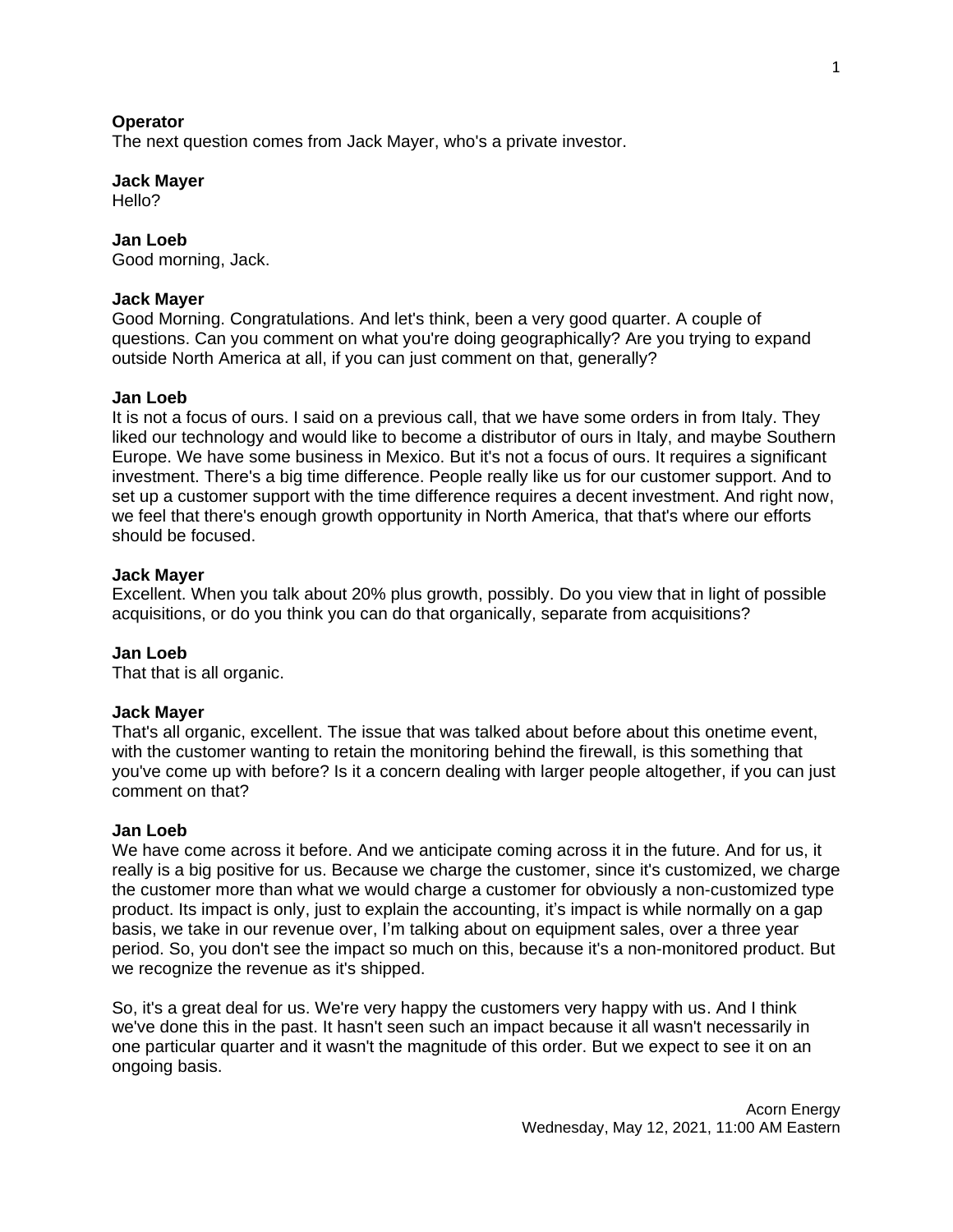#### **Jack Mayer**

Got it. And then, finally, with respect to NASDAQ. You explained that you'd like to do it in conjunction with other things. But leaving that aside, are there any requirements that you need to make to be able to up list that you don't have at the moment? Would you need to raise more capital? Would you need to do anything, if you just wanted to up list?

## **Jan Loeb**

Well, we would need to reverse with our stock, unless our stock goes over \$5, just because people think our value is such. And yes, our capital base would need to be enhanced. Otherwise, we're good.

#### **Jack Mayer**

Got it. Okay. Thanks very much.

#### **Jan Loeb**

Thank you.

#### **Operator**

As a reminder, if you have a question, please press star, then one to be joined to the queue.

The next question comes from Bill Jones of Catalyst IR. Please go ahead. Mr. Jones, your line is open.

## **Bill Jones**

Can you hear me?

## **Jan Loeb**

Yes, I can hear you now.

## **Bill Jones**

Okay. Thank you. We have a question that was emailed from a private investor. And the question is, it's known that some small and bigger tech firms are facing problems in their supply chain for chips, semiconductors. Are there any issues that you have, or do you have any plans to mitigate those impacts?

#### **Jan Loeb**

Yes. So, it's well known that there is some issues in semiconductor production in the United States. So, there's two things that I think we've done pretty well. Number one is, I think we were early in recognizing what the issues were. And so, we put in a significant amount of orders into our vendors very early on in 2021, ahead of our requirements for that particular quarter or what we would normally do. So, I think we have good POs at our vendors.

Now, obviously, we have to stay on top of our vendors to make sure that the vendors are getting the product that we've ordered, and so, we're doing that. And then also, we have tweaked our boards, and we have the ability to tweak our boards in order to use alternative parts. So, our engineers have that flexibility and we have done that in a certain instance and continue to do that. So, at least right now, I don't see a problem with us getting parts. But that's at least for now, and we certainly have to stay vigilant and on top of our vendors to make sure that they are producing the boards that we need.